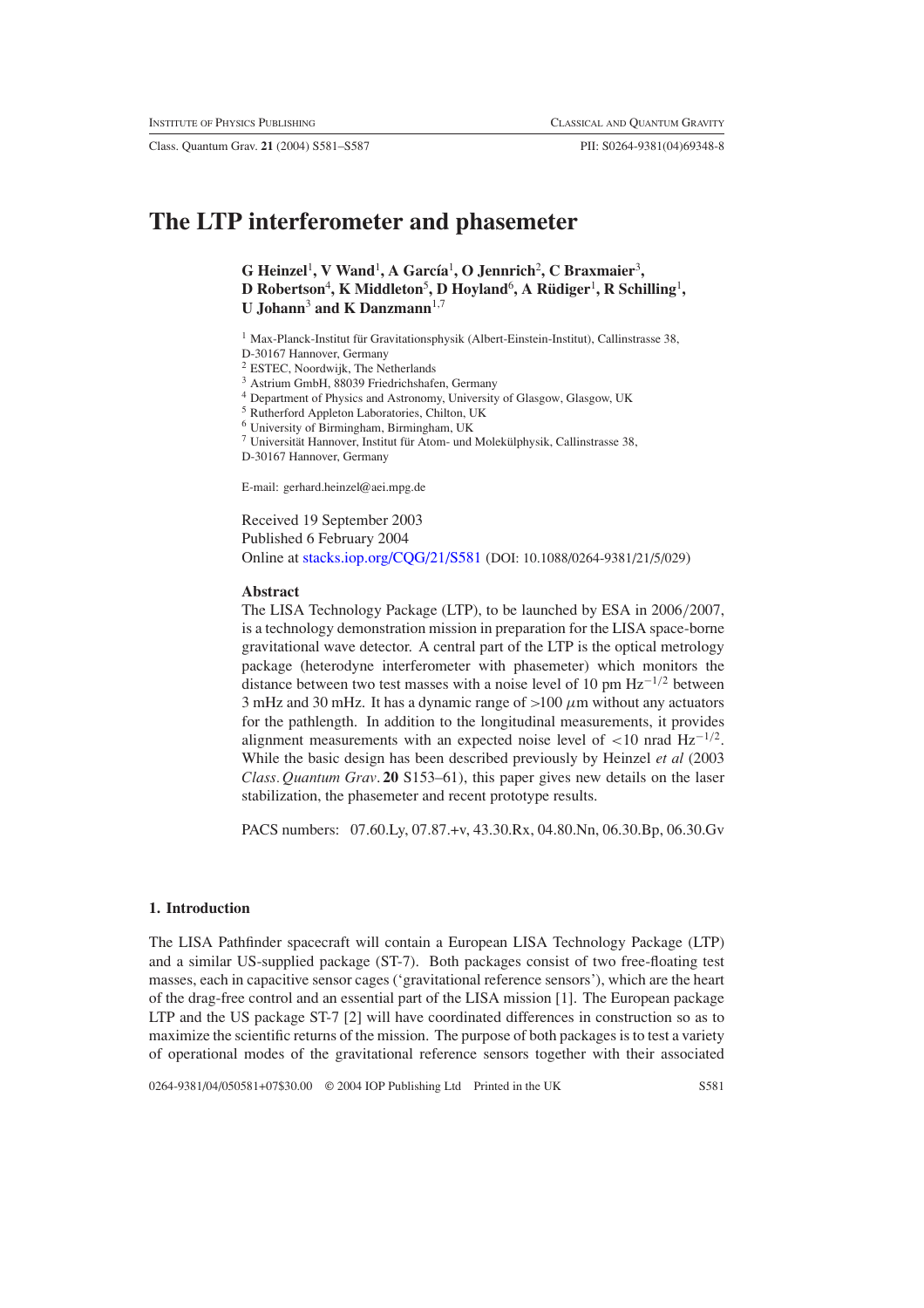

<span id="page-1-0"></span>**Figure 1.** Noise budgets for the LTP, its interferometer and each individual interferometer noise source. The LISA total noise budget is also shown for comparison.

 $\mu$ N-thrusters and drag-free loops, and to verify their performance and noise behaviour. Both packages will be launched together in 2006*/*2007 on an ESA satellite, the LISA Pathfinder mission (formerly called SMART-2).

The interferometer of the LTP is the diagnostic tool that is used to continuously monitor the test masses in all operating modes by measuring

- the distance between the two test masses (called  $x_1 x_2$ ),
- the position of *one* test mass with respect to the optical bench (called  $x_1$ ),
- the differential alignment of the two test masses (with two sets of measurements: DC and differential wavefront sensing (DWS)),
- the alignment of *one* test mass with respect to the optical bench.

Its principle of operation and general design are described in [3]. This paper describes in more detail the laser power stabilization, laser frequency noise control, the method of measuring the phase between heterodyne beat notes ('phasemeter') and the results of a laboratory prototype interferometer and phasemeter in Hannover.

## **2. Laser power stabilization**

There are two separate requirements for laser power stability: radiation pressure noise on the test mass in the measurement band  $(1-30 \text{ mHz})$  and direct coupling into the phase measurement at the heterodyne frequency (a few kHz). For both of these the budget allocated to each individual interferometer noise source, namely  $\delta x < 1$  pm  $Hz^{-1/2}$  or equivalently the test mass in the measurement band  $(1-30 \text{ mHz})$  and directions measurement at the heterodyne frequency (a few kHz). For both to each individual interferometer noise source, namely  $\delta \tilde{x} < \delta \varphi < 2\pi \times 10^{-6}$  rad Hz<sup>-</sup>

The light power *P* reflected from the test masses produces a force on the masses. Fluctuations *δP* in the light power will thus produce fluctuating forces on the gravitational sensors which could limit the sensitivity of the measurement. The displacement fluctuation *δx* is given by

$$
\delta x = \frac{2\delta P}{mc\omega^2},
$$

where *m* is the test mass (assumed to be 2 kg) and  $\omega$  the Fourier frequency of the fluctuation. Accordingly, the required relative power stability for 2 mW of light in the measurement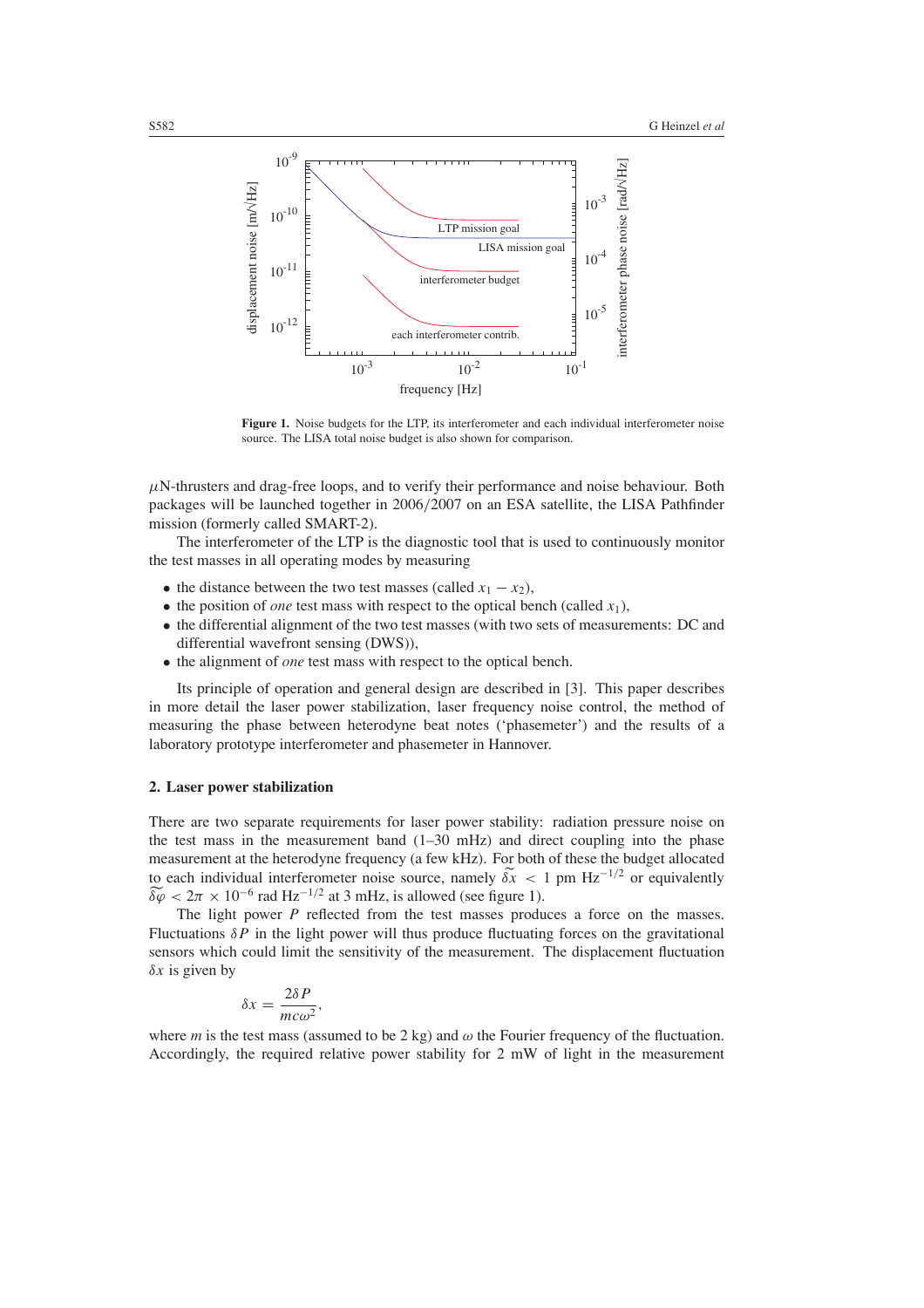

<span id="page-2-0"></span>Figure 2. Laser power stability requirements. The upper two segments are the requirements, while the lower two lines are typical limits of the stabilization effort.

arm is

$$
\frac{\delta \widetilde{P}}{P} < \frac{mc\omega^2}{2P} \delta \widetilde{x} \approx 5 \times 10^{-5} \text{ Hz}^{-1/2}
$$

between 1 mHz and 3 mHz, relaxing as  $f^2$  for frequencies up to 30 mHz (see figure [2\)](#page-2-0). At the heterodyne frequency *f*het, of some kHz, the requirement is *f* and 3 mHz, respectively the frequence of  $\frac{\delta \tilde{P}}{\delta \varphi}$   $\leq \frac{\eta}{\sqrt{2\pi}} \delta \tilde{\varphi}$ 

$$
\frac{\widetilde{\delta P}}{P} < \frac{\eta}{2\sqrt{2}} \widetilde{\delta \varphi} \approx 1.8 \times 10^{-6} \,\text{Hz}^{-1/2}
$$

for one phase measurement, with  $\eta \lessapprox 1$  the interferometric contrast, and it must be a factor of  $\sqrt{2}$  smaller for the displacement measurements  $x_1 - x_2$  and  $x_1$  that are obtained by subtracting  $\sqrt{2}$ two independent phase measurements.

In any case, stabilization of the laser power will be necessary. In order to compensate fluctuations of the fibre coupling efficiency and fibre transmission, it will be done by measuring the power at the end of each fibre and feeding a correction signal back to the respective AOM driver. Common mode signals may also be fed back directly to the laser pump.

Figure [2](#page-2-0) shows these two requirements (radiation pressure and phase measurement). Also shown are two typical limits to the achievable stability: the noise of a voltage reference (an AD587 in unstabilized laboratory conditions with an additional OP177 lowpass filter) and the shot noise in a photocurrent of 0.5 mA. Both of these limits are well below the required stability, so that the stabilization should present no major obstacle.

#### **3. Laser frequency fluctuations**

In the Mach–Zehnder interferometer, laser frequency fluctuations  $\delta v_L = \delta \omega_L/(2\pi)$  cause spurious phase fluctuations  $\delta \varphi$  via a pathlength difference Δl between the arms. The conversion factor from  $\delta \omega_L$ (rad s<sup>-1</sup>) to  $\delta \varphi$  (rad) is given by  $\tau = \Delta l/c$ , the differential time delay. ious phase fluctuations *δϕ* via a pathlength difference Δ*l* between the arms. The version factor from *δω*<sub>L</sub>(rad s<sup>-1</sup>) to *δϕ* (rad) is given by *τ* = Δ*l/c*, the differential delay.<br>With the usual budget alloca

30 mHz, we obtain the frequency stability requirement

$$
\widetilde{\delta \nu_{\rm L}} < \frac{c}{2\pi\,\Delta l} \widetilde{\delta \varphi} = 28 \frac{\rm kHz}{\sqrt{\rm Hz}} \left/ \left[ \frac{\Delta l}{1 \rm \, cm} \right] \right.,
$$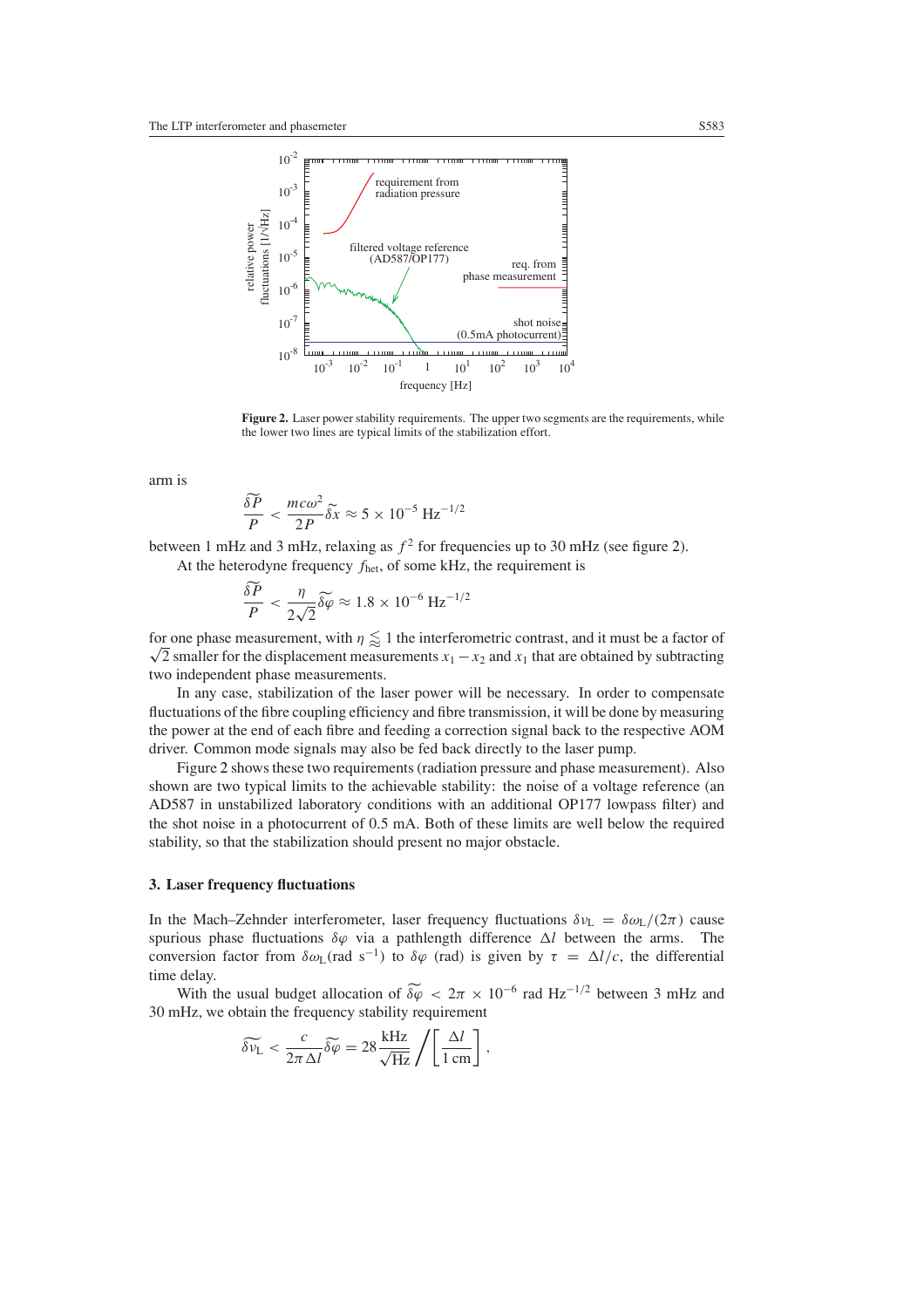

<span id="page-3-0"></span>**Figure 3.** Measured free-running laser frequency noise and stability requirement. The lowest curve is the predicted noise of the auxiliary unequal-arm interferometer when used as a frequency fluctuation sensor.

which is shown together with the measured frequency noise of the unstabilized laser engineering model (EM) in figure [3.](#page-3-0) A suppression of the frequency fluctuations by a factor of about 100 is necessary.

Using a separate stabilization system, such as a cavity or an iodine cell, is too complex. Instead, an auxiliary interferometer on the optical bench [1] is used to sense the laser frequency fluctuations. It has an intentional pathlength difference of  $\Delta L = 40$  cm and is otherwise similar to the main interferometers. Its predicted noise level is also shown in figure [3.](#page-3-0) There are two options for using this frequency fluctuation signal.

- Using a *feedback loop to actively stabilize* the laser. The required loop gain is ≈100 at 30 mHz. With a 1*/f* simple integrator as loop filter we need a unity gain frequency *>*3 Hz. Allowing an extra phase delay of 45◦ in the loop gain at 3 Hz, the permissible processing time delay is 40 ms, which is compatible with the phasemeter design. At DC the gain must be reduced again, to avoid forcing the laser to follow drifts of the auxiliary interferometer.
- Do not stabilize the laser but use the frequency fluctuation signal in a *post-measurement correction* of the main output signals. The actual pathlength differences  $\Delta l$  must be known to relatively high precision ( $\approx 0.1$  mm). Manufacturing to such accuracy is difficult, but measurement by calibration during operation is possible.

Both these options seem feasible, and the required hardware for both of them is identical (D*/*A converters in the phasemeter that connect to frequency control inputs of the laser head) and will be available, so that by appropriate software both can be used. Recently, it has been decided to use the active stabilization as baseline and the post-measurement correction as fallback option.

# **4. Phasemeter**

The phasemeter must measure the phase between two electrical signals at  $f_{\text{het}} \approx 1-2$  kHz with an output rate of  $f_{\text{ph}} \approx 100$  Hz. Out of several possible methods to measure the phase, we have chosen the single-bin discrete Fourier transform (SBDFT) method. Each signal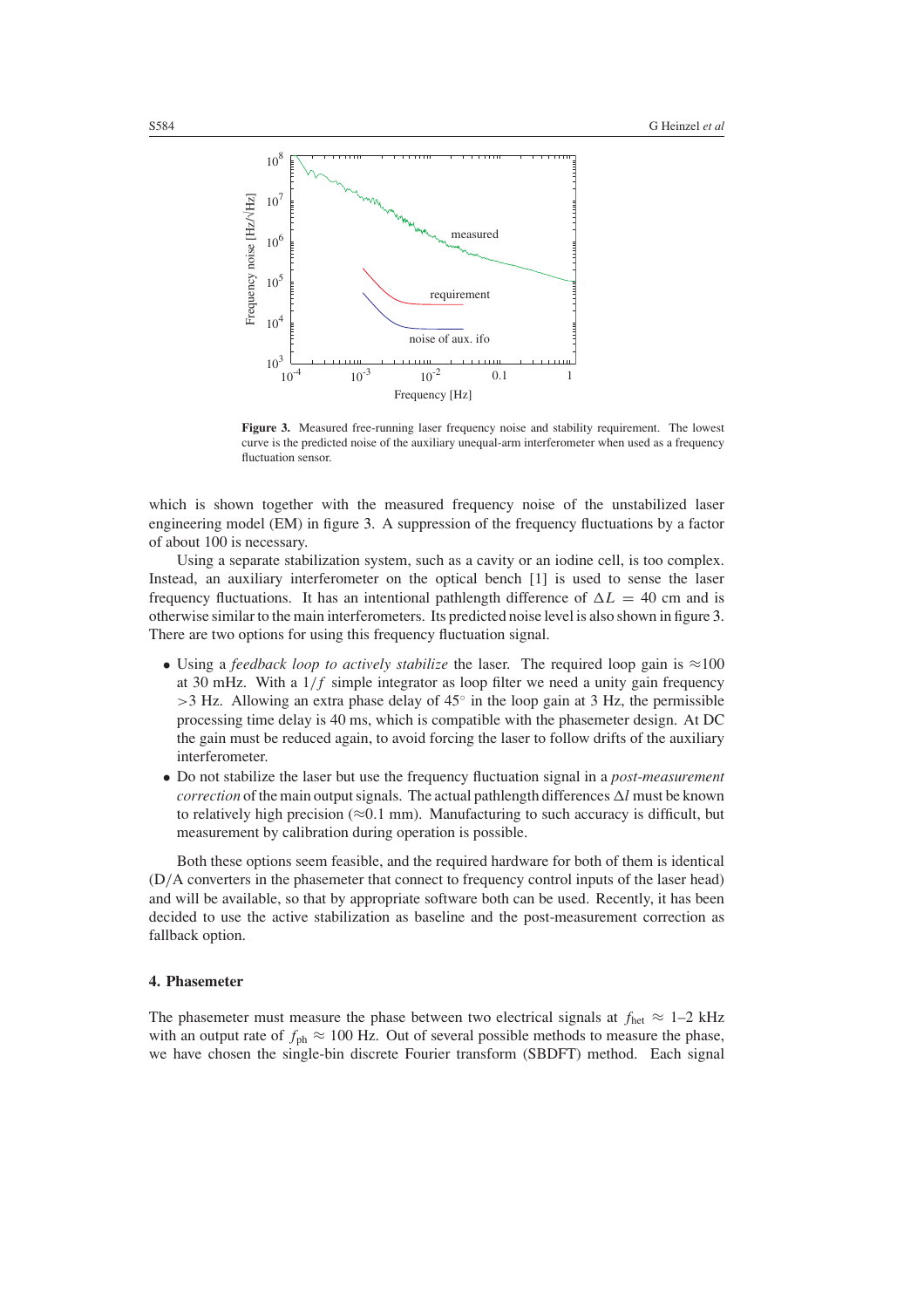is independently digitized by a 16-bit A/D converter at a sampling frequency  $f_{\text{samp}} \approx 50-$ In the resulting time series in a channel called A,  $y_i^A$ , is reduced to only three real numbers (at  $f_{ph}$ ) in a preprocessing stage:<br>DC components (real) : DC<sup>A</sup>,...: DC<sup>A</sup> =  $\sum_{i=1}^{n-1} y_i^A$ , numbers (at  $f_{ph}$ ) in a preprocessing stage:

DC components (real): DC<sup>A</sup>,...: DC<sup>A</sup> = 
$$
\sum_{i=0}^{n-1} y_i^A
$$
,

DC components (real): DC<sup>A</sup>,...: DC<sup>A</sup> = 
$$
\sum_{i=0}^{n} y_i^A
$$
,  
\n $f_{\text{het}}$  components (complex): F<sup>A</sup>,...: Re(F<sub>A</sub>) =  $\sum_{i=0}^{n-1} y_i^A c_i$ , Im(F<sub>A</sub>) =  $\sum_{i=0}^{n-1} y_i^A s_i$ .  
\nThe constants  $s_i$  and  $c_i$  are pre-computed as  $c_i = \cos\left(\frac{2\pi i k}{n}\right)$ ,  $s_i = \sin\left(\frac{2\pi i k}{n}\right)$  with  $k = f_{\text{het}}/f_{\text{ph}}$ .

While our benchtop prototype uses a commercial A*/*D converter card and software such as gcc and fftw in the PC for this preprocessing stage, the EM and also the flight model (FM) will perform this step in dedicated hardware (FPGA), since this stage achieves a data reduction by a factor of about 100 and hence greatly reduces the burden on the data management unit (DMU) which does the final processing among other tasks. Furthermore, the critical A*/*D converter timing can also be easily handled by the FPGA. Prototype phasemeters using this FPGA preprocessing stage are under construction in Birmingham and Hannover.

The second step combines these intermediate results with the final output by a moderate amount of floating-point operations in the DMU. The longitudinal signals  $x_1, x_1 - x_2$ , etc are obtained from the total complex amplitude on one quadrant diode:  $F_{\Sigma}^{(1)} = F_A + F_B + F_B$  $F_C + F_D$  on the first quadrant diode, and  $F_{\Sigma}^{(2)}$  for the second (reference) quadrant diode amount of floating-point operations in the D<br>are obtained from the total complex amplitude<br> $F_C + F_D$  on the first quadrant diode, and F<br>equivalently. The result<sup>8</sup> is:  $\varphi_{\text{long}} = \arg (F_{\Sigma}^{(1)})$ F(*x*). The longitudinal signals  $x_1$ ,  $x_1 - x_2$ , etc<br>
arg on one quadrant diode:  $F_{\Sigma}^{(1)} = F_A + F_B +$ <br>  $\overline{x}_1$  for the second (reference) quadrant diode<br>  $-\arg(F_{\Sigma}^{(2)}) + n2\pi$ , (with an integer *n* from a phasetracking algorithm), and  $\delta x = \delta \varphi_{\text{long}} \cdot \frac{\lambda}{2\pi} \cdot 2\cos(\alpha)$ , where the constant factor  $2\cos(\alpha)$ results from the reflection at the test mass at slightly non-normal incidence (see [1]).

The phase noise in one phase measurement channel caused by the digitization process is<br> *δ* $\widetilde{\phi}$  =  $\frac{2^{-(b-1)}}{\sqrt{2a}}$ , given by

$$
\widetilde{\delta\varphi} = \frac{2^{-(b-1)}}{c\sqrt{3f_{\text{samp}}}},
$$

where *b* represents the effective number of bits of the A/D converter and  $c \leq 1$  the interferometric contrast. For typical values of  $b = 14$ ,  $c = 0.8$  and  $f_{\text{samp}} = 50$  kHz a  $c\sqrt{3}f_{\text{samp}}$ <br>where *b* represents the effective number of bits of the A/D converter and  $c \le 1$  the<br>interferometric contrast. For typical values of  $b = 14$ ,  $c = 0.8$  and  $f_{\text{samp}} = 50$  kHz a<br>noise floor of  $\delta\varphi \approx 4 \times$ a differential phase between two channels is measured, this number increases by  $\sqrt{2}$ .

Two types of alignment signals are computed independently on each diode:  $F_{Left}$  =  $F_A + F_D$ : amplitude in left half, DC<sub>Left</sub> = DC<sub>A</sub> + DC<sub>D</sub>: average in left half,  $F_{Right}$ ,  $F_{Upper}$ ,  $F_{Lower}$ , DC<sub>Right</sub>, DC<sub>Upper</sub>, DC<sub>Lower</sub> equivalently.

The DC (ratiometric) signals correspond to the 'usual' way of using a quadrant diode and measure the average lateral displacement of the two beams with respect to the centre of the quadrant diode:

$$
\Delta x = \frac{\text{DC}_{\text{Left}} - \text{DC}_{\text{Right}}}{\text{DC}_{\Sigma}}, \qquad \Delta y = \frac{\text{DC}_{\text{Upper}} - \text{DC}_{\text{Lower}}}{\text{DC}_{\Sigma}}.
$$

The calibration factor from test mass tilt angle  $\alpha$  to  $\Delta x$  is (with several idealizations) given by  $d(\Delta x)/d\alpha = 2\sqrt{2/\pi}L/w$ , where  $L \approx 25-50$  cm is the lever arm from test mass to photodiode, and  $w \approx 0.5$ –1 mm the beam radius at the photodiode.

<sup>&</sup>lt;sup>8</sup> This method assumes that the heterodyne frequency  $f_{\text{het}}$  is an integer multiple of  $f_{\text{ph}}$ . In LTP both frequencies will be derived from a common master clock by digital division by appropriate integers and the effects of any Doppler shifts are expected to be negligible. In the presence of non-negligible Doppler shifts, either a time-domain window function or post-measurement correction formulae (in the DMU) can be applied.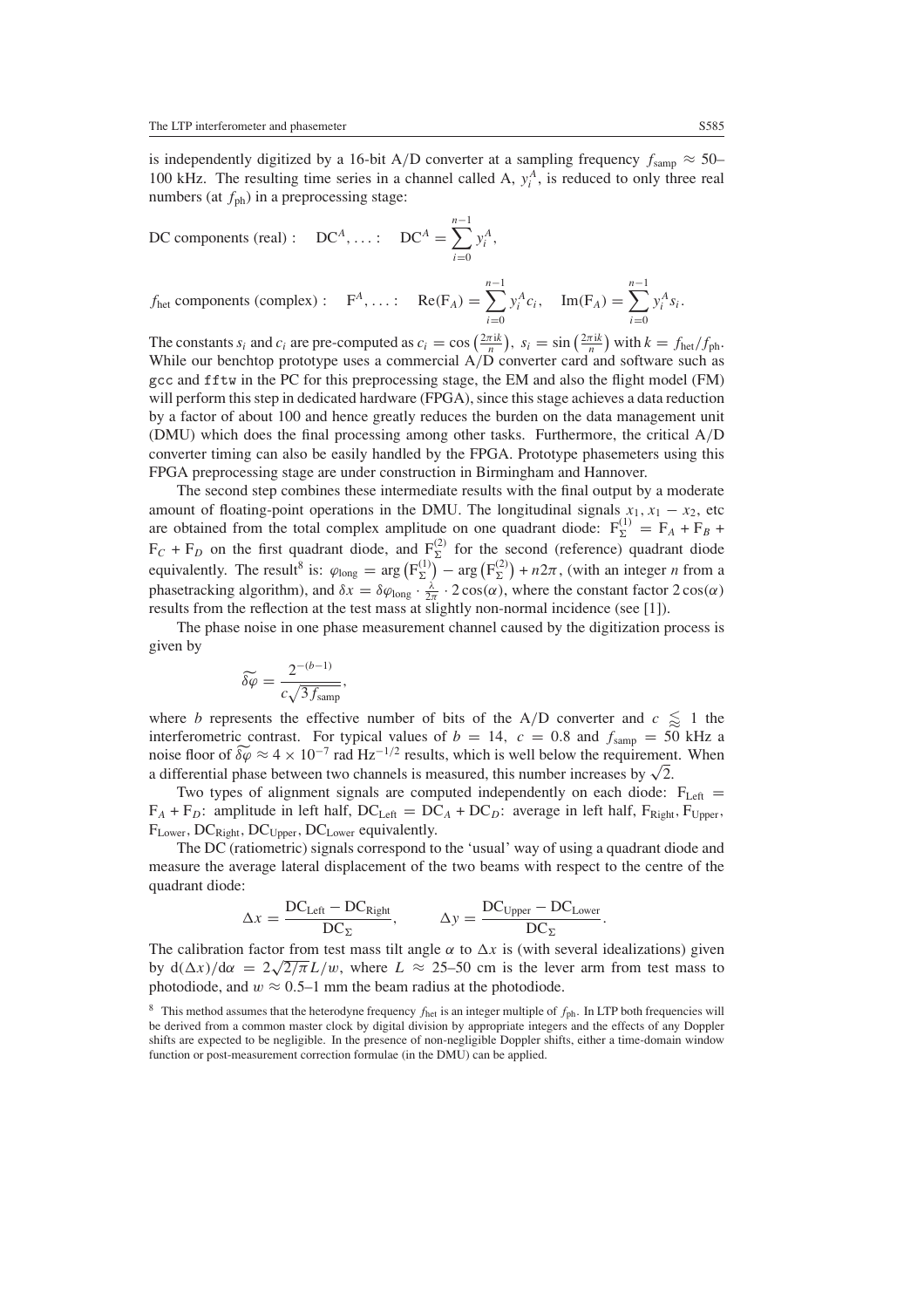

<span id="page-5-0"></span>Figure 4. Noise level of the prototype interferometer. The right-hand diagram shows a sketch of the laboratory setup where *a, b, c* and *d* represent the pathlength-induced optical phase delays  $2\pi L/\lambda$ , with constants due to optical components removed for convenience. The expressions  $a-c$ etc indicate which phase is measured by the respective quadrant photodiode QPD.

The DWS signals, on the other hand, measure the angle between the two interfering wavefronts and thus provide complementary information:

\n
$$
\delta
$$
 signals, on the other hand, measure the angle  $\theta$  thus provide complementary information:\n

\n\n $\Phi_x = \arg\left(\frac{F_{\text{Left}}}{F_{\text{Right}}}\right), \qquad \Phi_y = \arg\left(\frac{F_{\text{Upper}}}{F_{\text{Lower}}}\right).$ \n

Their calibration factor (again with several idealizations) is  $d(\Phi_x)/d\alpha = 4\sqrt{2\pi}w/\lambda$ , where  $\lambda = 1064$  nm is the laser wavelength.

In detail, both calibration factors depend on parameters such as the beam shape, photodiode geometry, beam power ratios etc, so that a calibration by measurement is necessary (as opposed to the longitudinal signals above). Both the longitudinal and the alignment signals will be used as error signals in feedback loops that stabilize the test masses in some planned modes of operation.

The phasemeter will exist in two identical copies, each processing 16 channels arranged so that even if one phasemeter fails completely, all information is still available. The power consumption of the phasemeter depends mainly on the sampling rate  $f_{\text{samn}}$  and it is expected that the preliminary power budget of 15 W can be met.

## **5. Prototype experiment**

A table-top laboratory prototype of the interferometer was built and characterized in Hannover. It consists of two similar interferometers (instead of four), whose phases are compared. They are built on a standard optical bench and are functionally as close as possible to the planned flight hardware. Longitudinal, alignment and frequency fluctuation signals are in good agreement with theory. The main emphasis of our investigations has been the study of noise sources. The right-hand drawing in figure [4](#page-5-0) shows a sketch of the two interferometers. While the phase noise measured between them (e.g., between QPD2 and QPD4) is relatively high due to the unstabilized environment, the two complementary outputs from one interferometer (e.g., QPD1 and QPD2) should have a constant 180◦ phase shift. In reality, however, they show a variety of noise sources that can be studied. The left-hand side of figure [4](#page-5-0) shows the